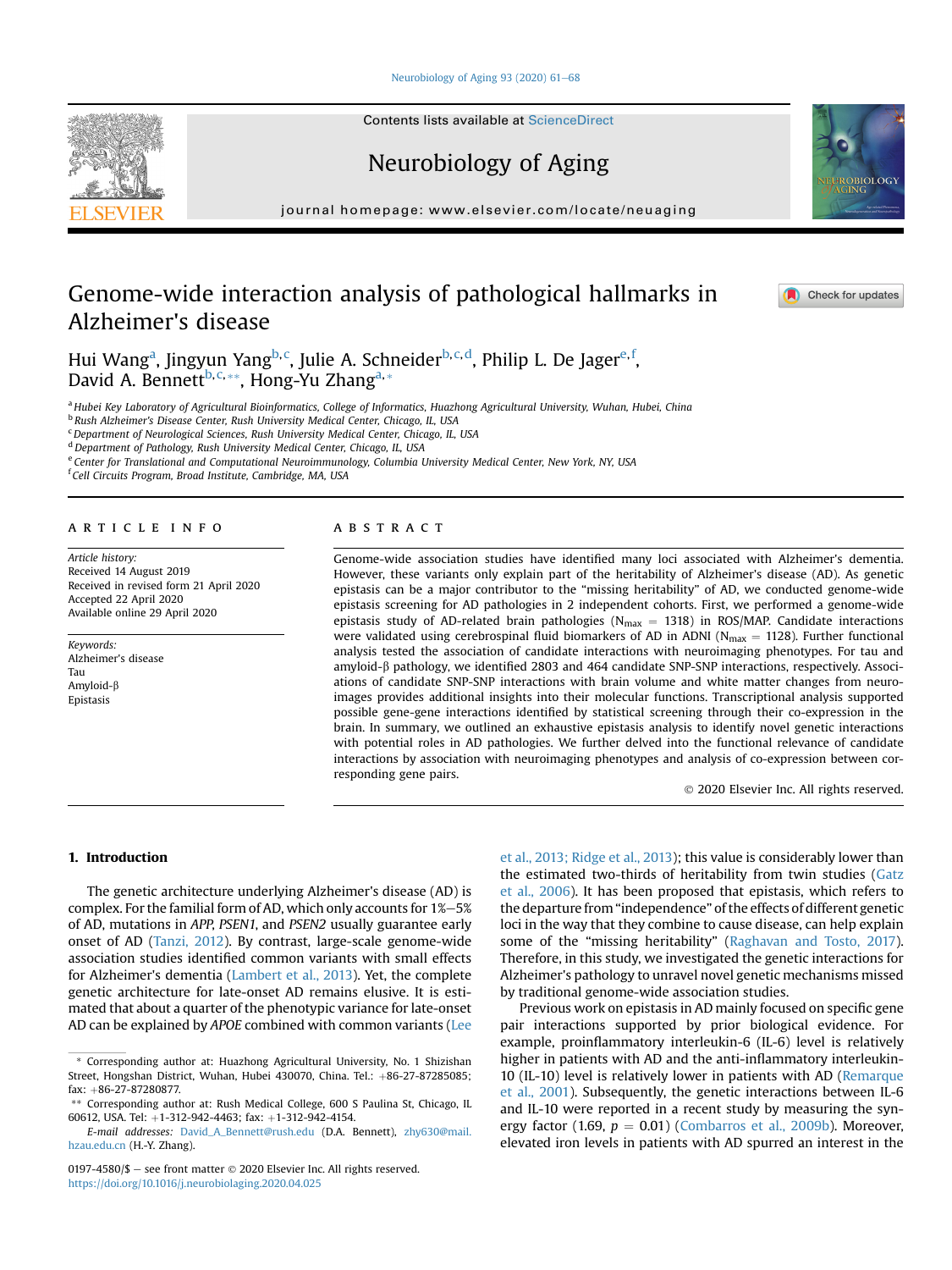discovery of potential interactions in iron metabolism. As a result, the interaction between hemochromatosis gene (HFE) and transferrin gene (TF) was identified and replicated by subsequent studies [\(Kauwe et al., 2010; Robson et al., 2004\)](#page-7-7).

To identify novel genes and genetic interactions for AD susceptibility, it is necessary to screen epistasis on a genome-wide scale. However, there are major challenges to screening statistical epistasis through the genome. First, statistical epistasis appearing in one data set usually cannot be replicated in another data set. For example, one study of more than 100 possible epistasis pairs reported in previous studies could only replicate 27 pairs in their own data ([Combarros et al., 2009a\)](#page-7-8). Second, the stringent  $p$  value required for significance resulting from adjusting for multiple hypothesis tests often cannot be attained [\(Murk and DeWan, 2016](#page-7-9)). In addition, exhaustive screening of all possible epistasis is computationally intensive. Even for fast screening methods, such as "BOolean Operation-based Screening and Testing", nearly 60 hrs are required to evaluate  $6.5 \times 10^{10}$  interactions between 360,000 SNPs on a standard 3.0 GHz computer with 4G memory ([Wan et al.,](#page-7-10) [2010](#page-7-10)). On a genome-wide scale, there has been only 2 replicated genetic interactions reported to be associated with Alzheimer's dementia. One is the interaction between rs6455128 (KHDRBS2) and rs7989332 (CRYL1) which was discovered in a French cohort and replicated in another cohort from Germany ([Gusareva et al.,](#page-7-11) [2014](#page-7-11)). In a recent study, the interaction between rs3733980 (WWC1) and rs7175766 (TLN2) that was associated with AD in males was identified and validated by Drosophila eye experiments [\(Gusareva et al., 2018](#page-7-12)).

To solve the aforementioned problems in the genome-wide interaction analysis [\(Gusareva et al., 2014](#page-7-11)), we conducted epistasis screening in 2 stages and validated epistasis in another independent data set. More importantly, we leveraged neuropathologic endophenotypes which have greater power for genetic associations [\(Bennett et al., 2009\)](#page-7-13). During the first stage, possible SNP-SNP interactions for AD-related neuropathology in The Religious Orders Study and Rush Memory and Aging Project (ROS/MAP) were filtered using a simple linear regression model. We reported all candidate SNP-SNP interactions that passed a less conservative correction accounting for the total number of tests performed in second stage. After the 2-stage analysis, validation of candidate SNP-SNP interactions was evaluated on a subset of samples from The Alzheimer's Disease Neuroimaging Initiative (ADNI) with cerebrospinal fluid (CSF) biomarkers of AD measured. Furthermore, candidate gene-gene interactions mapped by the SNPs were ranked by their co-expression in the brain. As a result, credible interactions contributing to AD pathology were discovered and validated by multiple sources.

# 2. Methods

#### 2.1. Study subjects

ROS/MAP are longitudinal clinical-pathologic cohort studies of aging and dementia ([Bennett et al., 2018\)](#page-7-14). The diagnosis of Alzheimer's dementia for each subject was obtained from a neurologist by reviewing all available clinical data at the time of death, blinded to postmortem data. Amyloid- $\beta$  (A $\beta$ ) and tau neuropathology were measured using immunohistochemistry and automated image processing for total amyloid and paired helical filament tau (PHFtau), and a modified Bielschowsky silver staining technique for neuritic plaques, diffuse plaques, and neurofibrillary tangles (see Supplementary Method). A total of 2090 individuals in ROS/MAP have been genotyped in 2 batches, of which 1374 individuals received clinical consensus diagnosis of cognitive status (no/mild cognitive impairment or Alzheimer's dementia). Of 1579 autopsied

persons at the time of these analyses, 1326 had genotype data, of which 1318 individuals had either one of 5 pathological measurements that passed quality control. Of the 1318 individuals, 1316 had neurofibrillary tangles, neuritic plaques, and diffuse plaques measured, 1285 had total PHF-tau measured, and 1276 had total amyloid measured.

ADNI (including phases 1, GO, and 2) is an international cooperative study to investigate the biomarkers of AD and develop treatment to slow or stop Alzheimer's dementia progression ([Petersen et al., 2010\)](#page-7-15). All subjects were administered clinical evaluations at the time of enrollment by expert physicians. CSF total tau (T-tau), phosphorylated tau (P-tau), and  $\beta$ -amyloid (1–42) (A $\beta$ <sub>1-</sub> 42) levels were measured by the electrochemiluminescence immunoassays (see Supplementary Method). There are 1550 genotyped individuals with a diagnosis of Alzheimer's dementia in ADNI, of which 1128 individuals had either one of the 3 CSF biomarkers that passed quality control. Of the 1128 individuals, 1127 had CSF T-tau and P-tau measured, 1128 had CSF  $\mathsf{AB}_{1-42}$  measured. Characteristics of the study participants for ROS/MAP ( $N = 2090$ ) and ADNI ( $N = 1550$ ) are summarized in [Table 1.](#page-1-0)

# 2.2. Molecular and structural neuroimaging

For ADNI, molecular and structural neuroimaging data were generated. A total of 855 individuals underwent structural magnetic resonance imaging protocols to generate estimates of entorhinal cortex and hippocampal volume. To generate estimates of fractional anisotropy (FA) for 5 bilateral fronto-temporal-occipital and interhemispheric white matter tracts (sagittal stratum, hippocampal segment of cingulum bundle, splenium of corpus callosum, inferior fronto-occipital fasciculus, and superior longitudinal fasciculus) implicated in AD, diffusion tensor volumes were first obtained from diffusion-weighted images. Based on diffusion tensor volumes, estimates of FA across the 5 brain regions were generated for 216 subjects.

## 2.3. Genotyping and imputation

A total of 1708 individuals in ROS/MAP were genotyped using the Affymetrix GeneChip 6.0 (Affymetrix, Inc, Santa Clara, CA, USA) at the Broad Institute's Center for Genotype or the Translational Genomics Research Institute. An additional batch in ROS/MAP was

<span id="page-1-0"></span>Table 1 Characteristics of study participants from ROS/MAP ( $N = 2090$ ) and ADNI1/GO/2  $(N = 1550)$ 

| ROS/MAP                           | $AD(n = 568)$      | Non-AD $(n = 1522)$ | Diff $(p)^a$ |
|-----------------------------------|--------------------|---------------------|--------------|
| Sex (F/M)                         | 392 F. 176 M       | 1067 F, 455M        | 0.63         |
| Age at death, y (SD)              | 90.92 (5.89)       | 88.09 (6.72)        | < 0.0001     |
| Education, y (SD)                 | 16.22 (3.66)       | 16.34 (3.51)        | 0.49         |
| MMSE (SD)                         | 12.69 (8.55)       | 26.33 (4.39)        | < 0.0001     |
| APOE $\varepsilon$ 4 status (-/+) | $-382, +186(0.33)$ | $-1232, +290(0.19)$ | < 0.0001     |
| <b>ADNI</b>                       | $AD(n = 599)$      | Non-AD $(n = 951)$  | Diff $(p)^a$ |
| Sex (F/M)                         | 253 F. 346 M       | 423 F. 528M         | 0.4          |
| Age at AD, y (SD)                 | 74.71 (8.12)       | 77.22 (7.40)        | < 0.0001     |
| Education, y (SD)                 | 14.79 (4.64)       | 15.99 (3.26)        | < 0.0001     |
| MMSE (SD)                         | 22.19 (5.63)       | 28.35 (2.30)        | < 0.0001     |
|                                   |                    |                     |              |
| APOE $\varepsilon$ 4 status (-/+) | $-220, +379(0.63)$ | $-629, +322(0.34)$  | < 0.0001     |

Key: AD, Alzheimer's disease; ADNI, Alzheimer's Disease Neuroimaging Initiative; Age at AD, age when developed AD for ADs or age at last valid record for non-ADs; APOE  $\varepsilon$ 4 status (-/+), presence of  $\varepsilon$ 4 allele; Diff, statistical difference between AD and non-AD; F, female; M, male; MMSE, Mini-Mental Status Examination score; ROS/MAP, The Religious Orders Study/the Rush Memory and Aging Project; SD, standard deviation.

<sup>a</sup> p values are calculated by Fisher's exact tests (for sex and APOE  $\epsilon$ 4 status) or twosample t-tests (for age at death, age at AD, education and MMSE).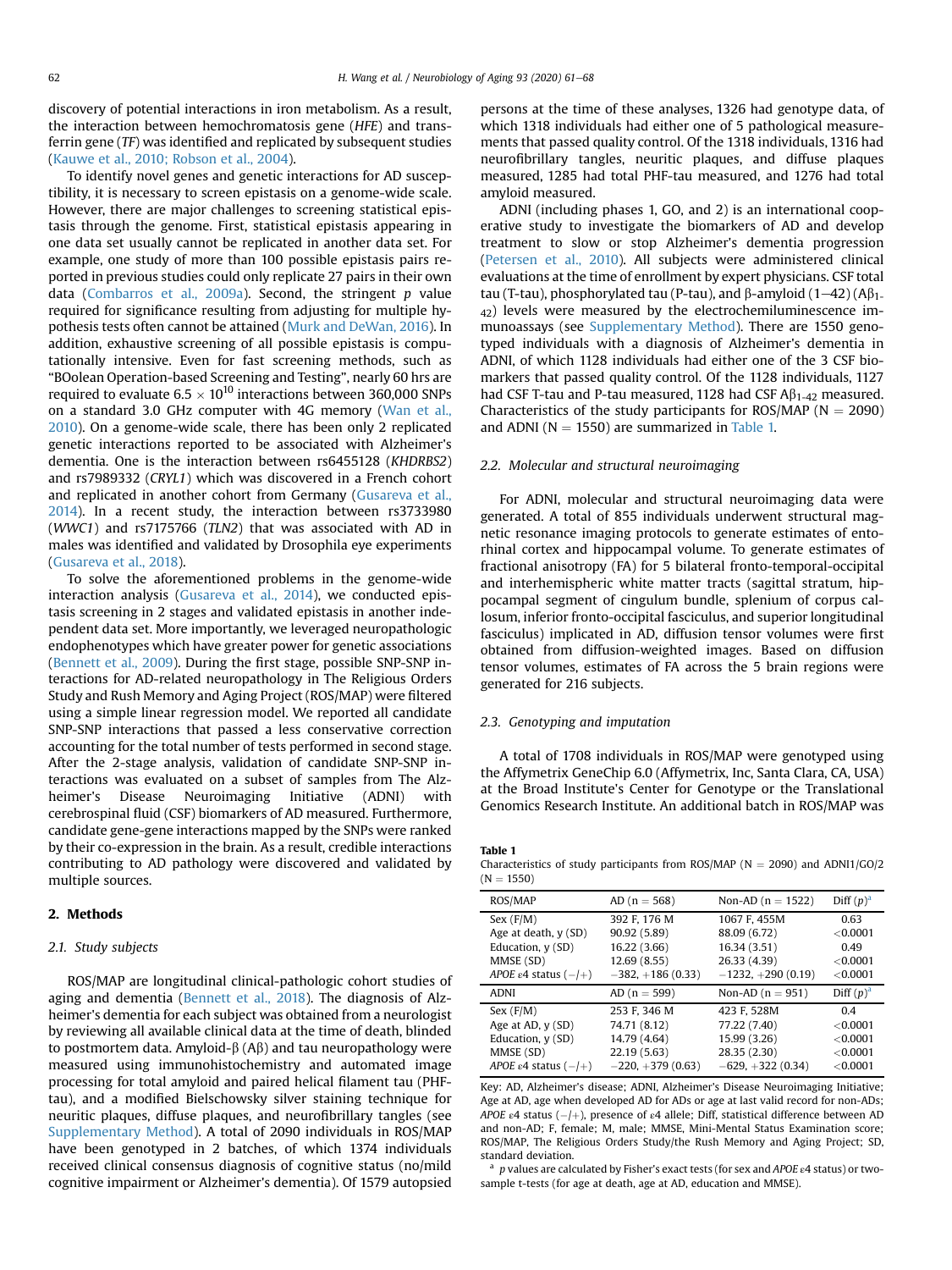generated on 382 individuals using the Illumina Human-OmniExpress (Illumina, Inc, San Diego, CA, USA) at the Children's Hospital of Philadelphia. In total, there are 2090 genotyped individuals in ROS/MAP. A total of 757 ADNI1 subjects were genotyped using the Illumina Human610-Quad BeadChip (Illumina, Inc, San Diego, CA, USA). A total of 793 ADNIGO/2 subjects were genotyped using the HumanOmniExpress BeadChip (Illumina Inc, San Diego, CA, USA). In total, there are 1550 genotyped individuals in ADNI.

To merge the 2 batches in ROS/MAP, genotype data for 382 individuals from the second batches were phased using Eagle (v2.4.1) ([Loh et al., 2016](#page-7-16)) and imputed using Minimac3 (v2.0.1) [\(Das et al.,](#page-7-17) [2016\)](#page-7-17). To validate the SNP-SNP interactions identified by ROS/ MAP, genotype data from ADNI1 and ADNIGO/2 subjects were merged after being phased and imputed by the same pipeline. First, the genotyping data were aligned to the human assembly GRCh37/ hg19 using UCSC's liftOver tool [\(Casper et al., 2017](#page-7-18)). Next, the alleles were checked to match with the GRCh37 reference sequence. Imputation were carried out as described in a previous study ([Van](#page-7-19) [Leeuwen et al., 2015](#page-7-19)), with 1000 Genomes phase3 integrated haplotypes being the reference panel ([Consortium et al., 2015](#page-7-20)). Imputed variants with an imputation quality statistic ( $\mathsf{R}^2$ ) below 0.3 were discarded. Furthermore, calls with uncertainty greater than 0.2 or import dosage certainty smaller than 0.8 were treated as missing.

Using subjects in ROS/MAP as the discovery cohort, SNPs were first filtered by Hardy-Weinberg Equilibrium test with a Bonferronibased nominal significance threshold of 0.05/714014 SNPs =  $7.0 \times$  $10^{-8}$ . Then, SNPs with minor allele frequency <0.05 or missing calling rate  $>0.10$  were removed. In addition, SNPs were linkage disequilibrium (LD) pruned by a window size of 50 bp, window increment of 1 bp, and LD threshold of  $r^2$  0.75. After these steps, 279409 of 714014 variants passed filters and quality control. All aforementioned quality control steps were performed using PLINK (v1.90b4.10) ([Chang et al., 2015\)](#page-7-21).

## 2.4. Epistasis screening methods

For ROS/MAP discovery cohort, epistasis was screened against neurofibrillary tangles, total PHF-tau, neuritic plaques, diffuse plaques, and total amyloid. We removed those SNP-SNP pairs for which there were less than 3 observations in the lowest SNP  $\times$  SNP contingency table cell, which could lead to spurious results. More specifically, only SNP-SNP pairs with a cell size either more than 3 or equal to 0 in each cell of the 3  $\times$  3 genotype matrix were kept for further analysis, resulting in 12,547,471,105 independent SNP-SNP pairs to be evaluated. Therefore, when applying the Bonferroni procedure, our threshold for statistical significance was set to  $\alpha =$  $3.98 \times 10^{-12}$ . Simple linear regression was used to construct a pool of possible SNP-SNP interactions in the first stage. SNP-SNP interactions with nominal p values  $<$ 1  $\times$  10<sup>-5</sup> were selected for further analysis. Epistasis screening were performed using PLINK ([Chang et al., 2015\)](#page-7-21) in the first-stage analysis. In the second stage, the genotypic model (see Supplementary Method) implemented in INTERSNP [\(Herold et al., 2009\)](#page-7-22), which contains both additive and dominant effects for each SNP and all 4 possible epistasis models, was applied. Rather than the usual 0, 1, 2 coding, which represents the number of minor alleles, Cordell's dominant coding was used to represent the genotype of each SNP in this model ([Cordell, 2002](#page-7-23)). The effects of sex, age (determined by the date of death in ROS/MAP or date of examination in ADNI), and APOE genotype (number of  $\varepsilon$ 4 alleles) were examined in the model as covariates. Finally, we report all SNP-SNP interactions as "suggestive" that passed a less conservative correction accounting for the total number of pairs analyzed in the second stage. These interaction results may warrant

future investigation and are reported along with significant interactions in the supplementary tables.

SNP-SNP interactions that were identified in the discovery cohort were validated using the CSF biomarkers of AD in ADNI by the genotypic model described previously. The union of candidate interactions for tau-related pathologies (including neurofibrillary tangles and total PHF-tau) were furtherer tested for their association with CSF T-tau and P-tau levels in ADNI. The union of candidate interactions for  $A\beta$ -related pathologies (including neuritic plaques, diffuse plaques, and total amyloid) was further tested for their association with CSF  $\mathsf{A}\beta_{1-42}$  levels in ADNI. p values were Bonferroni corrected. To avoid spurious interactions caused by long-range LD, SNP-SNP interactions on the same chromosome with an  $R^2 > 0.2$ were filtered out. In addition, to deduce biological epistasis from the statistically significant epistasis, interactions were visualized by plotting the mean value of each cell in a contingency table of 3  $\times$  3 genotype combinations.

### 2.5. Gene expression analysis

RNA was extracted from the gray matter of the dorsolateral prefrontal cortex of 724 subjects from the ROS/MAP cohorts. These samples were quantified by Nanodrop, and quality was evaluated by Agilent Bioanalyzer (Agilent Technologies, Inc, Santa Clara, CA, USA). A total of 582 RNA-Seq samples met quality (Bioanalyzer RNA integrity score >5) and quantity (5ug) thresholds. Then RNA-Seq data were processed by a parallelized and automatic pipeline, which includes trimming the beginning and ending bases from each read, identifying and trimming adapter sequences from reads, detecting and removing rRNA reads, and aligning reads to the reference genome. Nongapped aligner Bowtie was used to align reads to transcriptome reference, and then RNA-Seq by expectation maximization was applied to estimate expression levels for all transcripts. The fragments per kilobase of exon model per million reads mapped were quantile normalized, and the potential batch effects were removed by the combat package in R (see Supplementary Method).

Co-expression between 2 interacting genes was calculated using Pearson correlation. Gene pairs were obtained by mapping SNPs in the SNP-SNP interactions to the nearest genes within a distance of 10 kb. Genes which were detected (FRKM >0) in less than 100 samples were excluded from analysis. After co-expression analysis, gene-gene interactions were ranked by their co-expression p value.

## 3. Results

### 3.1. Genome-wide epistasis screening and validation

Genome-wide epistasis screening for neurofibrillary tangles, total PHF-tau, neuritic plaques, diffuse plaques, and total amyloid were carried out in ROS/MAP. First, the Pearson correlation coefficients of 5 measurements were examined [\(Fig. 1\)](#page-3-0). As expected, measurements of tau neuropathology, neurofibrillary tangles and total PHF-tau, were highly correlated. Measurements of  $A\beta$  neuropathology (neuritic plaques, diffuse plaques, and total amyloid) showed moderate correlations. For neurofibrillary tangles and total PHF-tau, a total of 435,358 and 526,204 SNP-SNP interactions met the criterion of a cell size either more than 3 or equal to 0 and a nominal P threshold of  $1 \times 10^{-5}$  by linear regression in the first stage. In the second stage, 32,960 (neurofibrillary tangles) and 65,263 (total PHF-tau) suggestive SNP-SNP interactions were reported after adjusting for age, sex, and APOE status using a genotypic model that includes both additive and dominant effects, as well as 4 different interaction terms. Among them, 2700 (neurofibrillary tangles) and 9005 (total PHF-tau) SNP-SNP interactions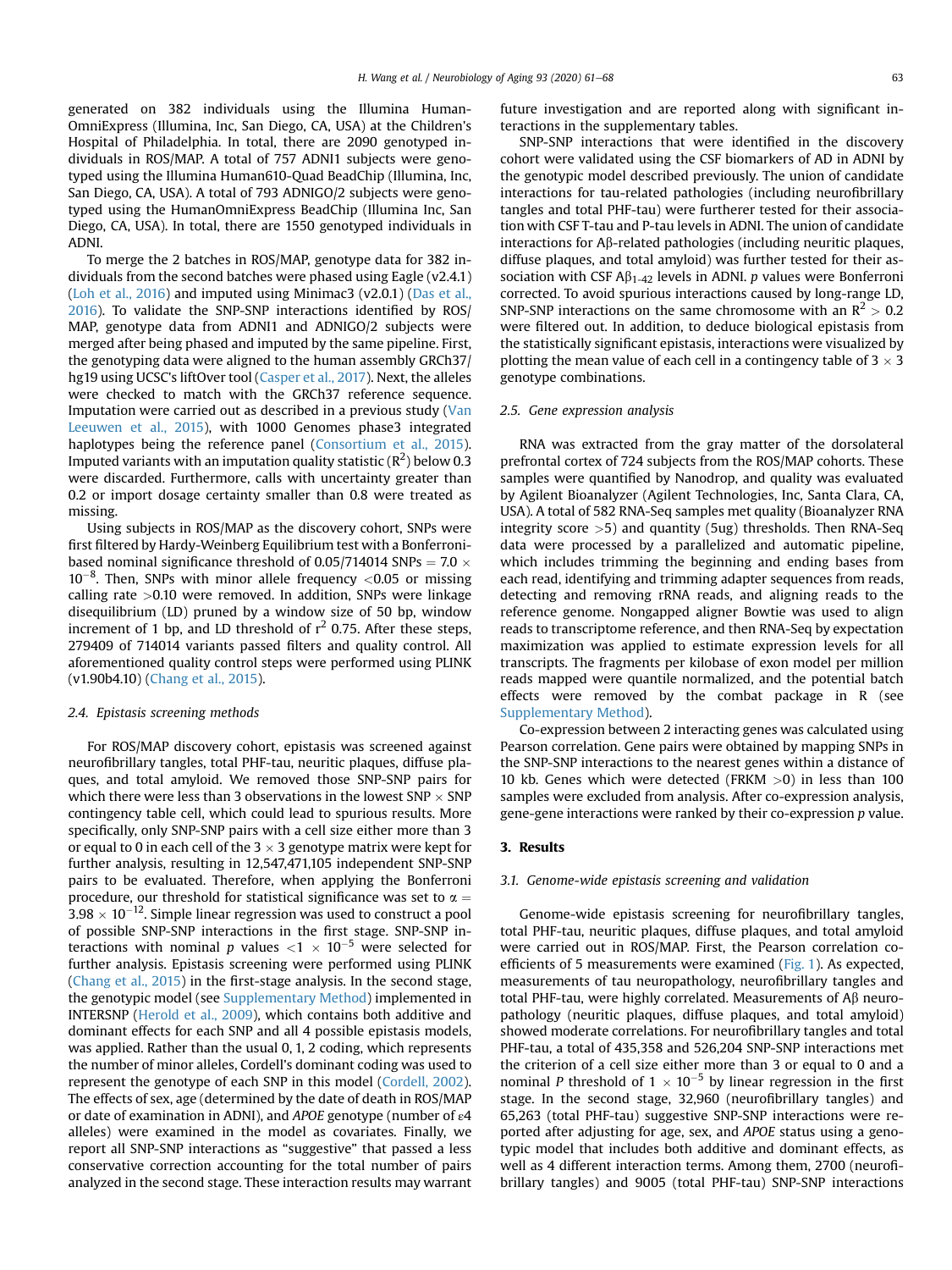

<span id="page-3-0"></span>Neurofibrillary tangles -

Fig. 1. Pair-wise Pearson correlation coefficients of neurofibrillary tangles, total PHF-tau, neuritic plaques, diffuse plaques, and total amyloid in ROS/MAP. Abbreviations: PHF-tau, paired helical filament tau; ROS/MAP, The Religious Orders Study/the Rush Memory and Aging Project.

were significant under a Bonferroni-based nominal significance threshold of  $3.98 \times 10^{-12}$ . For validation, candidate SNP-SNP interactions discovered for neurofibrillary tangles and total PHF-tau in ROS/MAP were tested for their association with CSF T-tau and P-tau levels in ADNI. 2286 and 2330 SNP-SNP interactions were validated by T-tau and P-tau, respectively ([Table 2](#page-3-1)). Among them, 270 and 294 SNP-SNP interactions which were significant under Bonferroni correction in ROS/MAP were validated by T-tau and Ptau, respectively (Supplemental Tables S1 and S2). There are 1813 SNP-SNP interactions validated by both T-tau and P-tau and 2803 SNP-SNP interactions validated by either T-tau or P-tau [\(Table 2\)](#page-3-1), conforming with the high correlation between T-tau and P-tau levels ( $R^2$  = 0.98, see Supplementary Fig. S1).

For neuritic plaques, diffuse plaques, and total amyloid, a total of 305,415, 337,902, and 305,302 SNP-SNP interactions met the criterion of a cell size either more than 3 or equal to 0 and a nominal P threshold of  $1 \times 10^{-5}$  in the first stage. 3980 (neuritic plaques), 10,931 (diffuse plaques), and 3816 (total amyloid) suggestive SNP-SNP interactions were reported by genotypic model. Among them, 47 (neuritic plaques), 212 (diffuse plaques), and 20 (total

# <span id="page-3-1"></span>Table 2

ROS/MAP stage1 and stage2, as well as ADNI1/GO/2 replicated SNP-SNP interactions

| ROS/MAP                                                               |                                          | <b>ADNI</b>                        |                 |                                  |
|-----------------------------------------------------------------------|------------------------------------------|------------------------------------|-----------------|----------------------------------|
| Phenotype                                                             |                                          | First stage Second stage Phenotype |                 | Validation                       |
| Neurofibrillary<br>tangles                                            | 435.358                                  | 32.960                             |                 | CSF T-tau/P-tau 2286/2330 (2803) |
| Total PHF-tau<br>Neuritic plaques<br>Diffuse plaques<br>Total amyloid | 526.204<br>305.415<br>337.902<br>305.302 | 65.263<br>3980<br>10.931<br>3816   | CSF $AB_{1-42}$ | 464                              |

Key: AD, Alzheimer's disease; ADNI, Alzheimer's Disease Neuroimaging Initiative; PHF-tau, paired helical filament tau; ROS/MAP, The Religious Orders Study/the Rush Memory and Aging Project.

amyloid) SNP-SNP interactions were significant under a Bonferronibased nominal threshold of  $3.98\times10^{-12}$ . For validation, candidate SNP-SNP interactions discovered for neuritic plaques, diffuse plaques, and total amyloid in ROS/MAP were tested for their association with CSF  $A\beta_{1-42}$  levels in ADNI, resulting in 464 SNP-SNP interactions being validated after filtering out spurious interactions caused by long-range LD [\(Table 2](#page-3-1)). Among them, 11 SNP-SNP interactions which were significant under Bonferroni correction in ROS/MAP were validated (Supplemental Table S3).

Overall, we obtained 2803 and 464 validated SNP-SNP interactions for tau and  $\mathsf{A}\beta$  neuropathology, respectively (Supplementary Table S1-S3). Interestingly and unexpected, there was no overlap between identified SNP-SNP interactions for the 2 AD hallmarks.

# 3.2. Functional annotations for candidate interactions

To gain an overview of the functional consequences of the candidate SNP-SNP interactions, we mapped the identified SNPs onto the genome. We found that most SNPs fall on the distal intergenic regions or introns (Fig. S2), which highlights the possible function of "junk DNA" in genetic regulation. As reported in a previous study, the brain has distinct expression and epigenetic patterns, including a greater extent of noncoding transcription than other tissues ([Gandal et al., 2018](#page-7-24)).

Moreover, the enriched gene ontology (GO) terms, KEGG pathways and Reactome [\(Yu et al., 2012; Yu and He, 2016\)](#page-7-25), for genes mapped by these SNPs were examined. First, we examined the genes related to tau pathology; 7 of the top 10 enriched biological processes in GOs were related to the nervous system, such as negative regulation of neuron differentiation, axon development, and axonogenesis [\(Fig. 2](#page-4-0)A). Pathway analysis shows enrichment of genes in neuroactive ligand-receptor interaction, cAMP signaling pathway, and various other pathways (Fig. S3). The most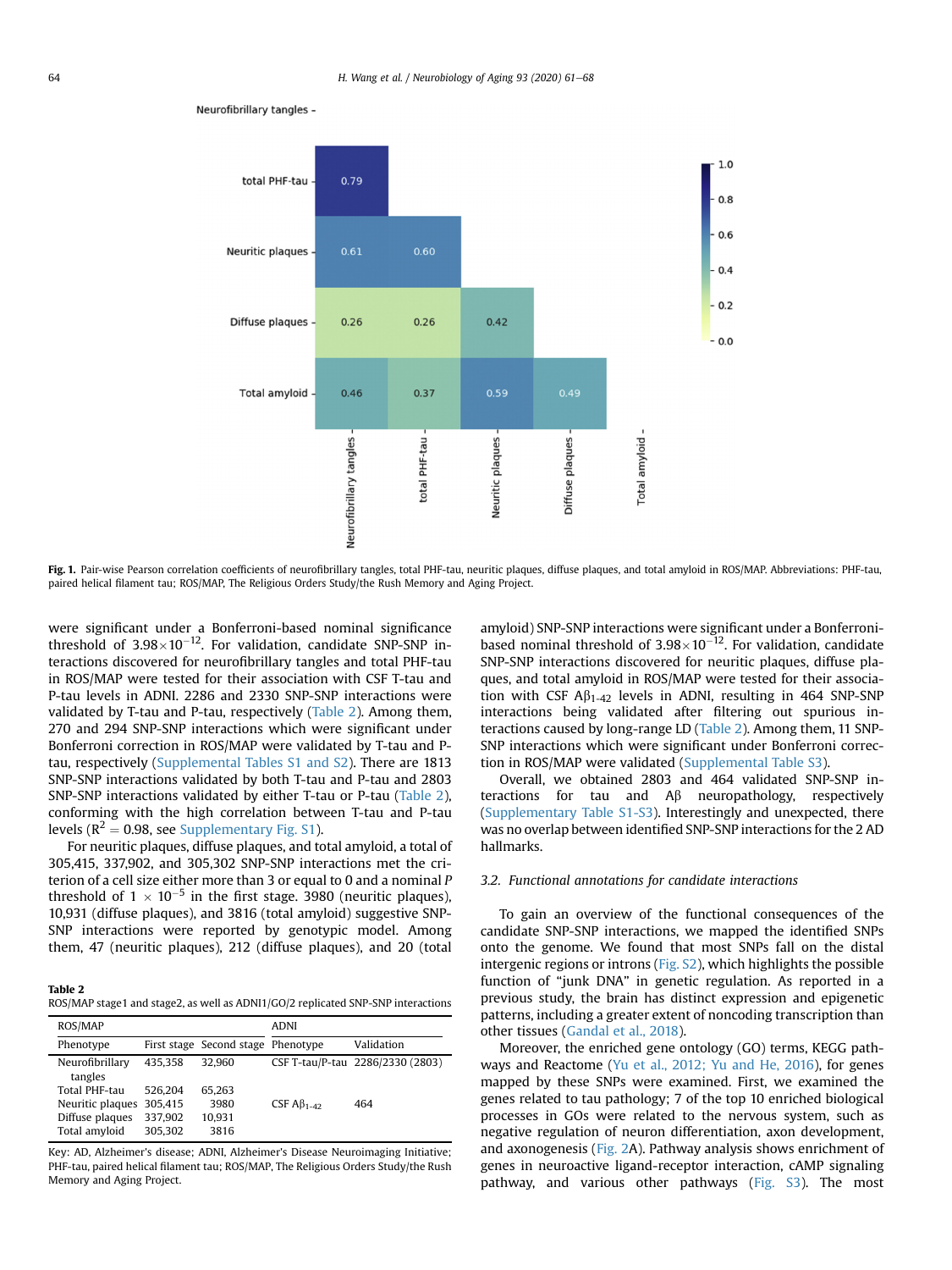<span id="page-4-0"></span>

Fig. 2. Functional annotation of SNPs identified by tau-related pathology and Aß-related pathology. (A) For tau-related pathology, top 10 biological processes identified by gene ontology enrichment analysis for genes mapped by the identified SNPs. (B) For Ab-related pathology, top 10 biological processes identified by gene ontology enrichment analysis for genes mapped by the identified SNPs. Abbreviation: A $\beta$ , amyloid- $\beta$ .

significantly enriched pathway was neuroactive ligand-receptor interaction, which was already found to be related to analgesic, anticonvulsant, and repair reduction of cholinergic neurons and the secretion of neurotoxic inflammatory cytokine related to AD ([Liu](#page-7-26) [et al., 2019](#page-7-26)). As for cAMP signaling pathway, it has important roles in the long-term potentiation and is a promising drug targetable pathways for AD ([Fiorito et al., 2018; Vitolo et al., 2002](#page-7-27)).

Next, we examined the genes mapped by interacting SNPs for  $A\beta$ pathology. GO analysis showed that various biological processes including positive regulation of nervous system development, glutamate receptor signaling pathway, and regulation of cation transmembrane transport were enriched ([Fig. 2](#page-4-0)B). Pathway analysis shows the enrichment of 2 pathways: neuronal system and deleted in colorectal carcinoma (DCC)-mediated attractive signaling. Interestingly, amyloid precursor protein functionally acts as a co-receptor for DCC to mediate axon guidance ([Rama et al., 2012](#page-7-28)). More specifically, amyloid precursor protein interacts with DCC in the presence of netrin-1 and enhances netrin-1-mediated DCC intracellular signaling, such as MAPK activation ([Rama et al., 2012](#page-7-28)).

In summary, the functional consequences of the candidate interactions for tau and  $A\beta$  neuropathology are tightly connected to the relevant GO terms or pathways, thereby providing robust support for their involvement in AD.

## 3.3. Transcriptome analysis of candidate interactions

The expression levels of 2 interacting genes are frequently coaltered ([Wang et al., 2014](#page-7-29)). Therefore, we performed a coexpression analysis of interacting gene pairs. There are 2803 validated SNP-SNP interactions identified using tau pathology. After SNPs were mapped to the corresponding genes, there are 1195 gene pairs retained for co-expression analysis. Of 1195 interacting gene pairs, 522 gene pairs showed significant co-expression under a Bonferroni-corrected  $p$  value of 0.05 (793 gene pairs were significant under a nominal  $p$  value of 0.05) (Supplementary Table S4). MAPK9 which was previously associated with T-tau, P-tau, and neurofibrillary AD pathology [\(Kim et al., 2015](#page-7-30)) and OPCML which showed significant differential expression in patients with AD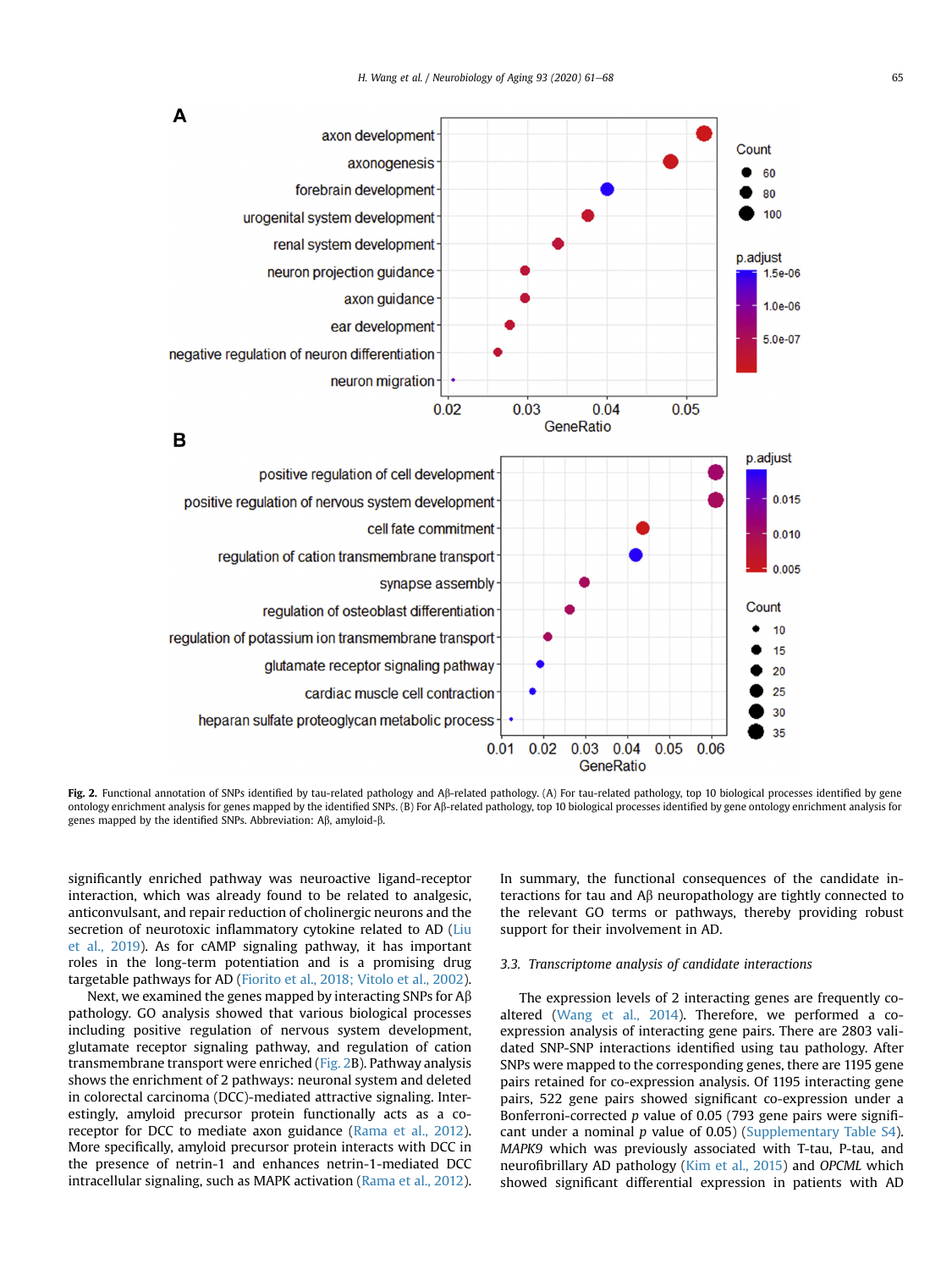[\(Zelaya et al., 2015\)](#page-7-31) was the most significantly co-expressed gene pair (R<sup>2</sup> = 0.93,  $P_{nominal} = 6.33 \times 10^{-241}$ ). Particularly, MAPK9 also showed interaction and high correlation with CAMKK1 ( $R^2 = 0.83$ ,  $P_{nominal} = 6.66 \times 10^{-140}$ ), which was involved in the phosphorylation of tau protein by activation of calcium/calmodulin-dependent protein kinase IV ([Ye et al., 2017\)](#page-7-32). Therefore, the role of MAPK9 in tau-related AD pathology is worth a further experimental validation. Moreover, the interaction between GRIN2A and EPHA4 ( $R^2 =$ 0.88,  $P_{nominal} = 1.67 \times 10^{-175}$ ) was ranked in the second place by coexpression, providing promising drug targets for the treatment of AD. GRIN2A encodes a subunit of N-methyl-D-aspartate receptor, which is inhibited by several FDA-approved drugs for treatment of AD ([Olivares et al., 2012](#page-7-33)). Meanwhile, EphA4 protein has been suggested as potential drug target for AD ([Gu et al., 2018\)](#page-7-34), and blockade of EphA4 signaling ameliorates synaptic dysfunctions in mouse models of AD [\(Fu et al., 2014\)](#page-7-35). TENM3 and TLN2 ( $R^2 = 0.88$ ,  $P_{nominal} = 3.73 \times 10^{-175}$ ), whose interaction was ranked in the third place by co-expression, have both been associated with AD in a sex specific manner ([Deming et al., 2018; Gusareva et al., 2018\)](#page-7-36), indicating the complex interplay between sex and genetic background regarding AD predisposition.

Regarding Ab neuropathology, of 179 gene pairs meeting the selection criterion, 81 gene pairs were co-expressed in the brain with a Bonferroni-corrected P smaller than 0.05 (111 gene pairs with  $P_{nominal}$  < 0.05) (Supplementary Table S5). INPP4B and RBFOX1 was the most significantly co-expressed gene pair ( $R^2 = 0.83$ ,  $P_{nominal} =$  $7.10 \times 10^{-140}$ ). RBFOX1 encodes proteins that can regulate alternative splicing events. Downregulation of RBFOX1 leads to destabilization of mRNAs encoding for synaptic transmission proteins, which contribute to the loss of synaptic function in AD ([Alkallas et al., 2017\)](#page-7-37). Interestingly, INPP4B was 5-fold lower expressed in lymphoblastoid cells lines exhibiting high  $\mathsf{A}\beta$  sensitivity [\(Hadar et al., 2016](#page-7-38)), conforming with the downregulation of RBFOX1 in AD. CSMD1 and SLC16A14 (R<sup>2</sup> = 0.74,  $P_{nominal}$  = 2.20  $\times$  10<sup>-94</sup>), whose interaction was ranked in the second place by co-expression, were both associated to cognitive functions [\(Athanasiu et al., 2017; Fisel et al., 2018\)](#page-7-39). Genegene interactions that were validated by co-expression with a

 $P_{nominal}$  < 0.05 for A $\beta$  and tau are displayed in Supplementary Tables S4 and S5, respectively.

# 3.4. Candidate interactions and in vivo neuroimaging

To discovery possible implications of the AD pathology on brain damage, we tested the association of candidate interactions with brain atrophy and white matter injury. Specifically, the SNP-SNP interactions of tau and  $A\beta$  neuropathology were analyzed for their association with entorhinal cortex volume, hippocampal volume, and estimates of FA across 5 regions using data derived from in vivo neuroimaging. There are no significant SNP-SNP interactions for entorhinal cortex volume and hippocampal volume after adjusting for multiple tests.

However, one SNP-SNP interaction associated with tau neuropathology in ROS/MAP and ANDI was also associated with FA estimates after adjusting for multiple tests. Specifically, the interaction between rs2189344 and rs777307 was associated with FA estimates in splenium of corpus callosum (left,  $P_{nominal} = 1.40 \times 10^{-4}$ ; right  $P_{nominal} = 3.37 \times 10^{-6}$ ). Individuals with TT genotype in rs2189344 and GG genotype in rs777307 showed higher total PHF-tau in the brain, higher CSF T-tau levels, and lower FA estimates in splenium of corpus callosum ([Fig. 3\)](#page-5-0).

The rs2189344 is in the intron of AC004538.3, which encodes several antisense RNAs. The rs777307 is in the intron of AC072062.1, which encodes long noncoding RNAs. Leveraging expression quantitative trait locis (eQTLs) in the genotype tissue expression project database ([Lonsdale et al., 2013\)](#page-7-40), we found that rs2189344 was a significant eQTL of AC004538.3 ( $P_{nominal} = 3.1 \times 10^{-5}$ ) and rs777307 was also a significant eQTL of AC072062.1 ( $P_{nominal} = 1.6 \times$  $10^{-8}$ ). Together, the interaction indicates the important role of noncoding RNAs in AD pathology and supports the association between tau pathology and white matter damage ([Amlien and Fjell,](#page-7-41) [2014\)](#page-7-41). Moreover, this result further shows the involvement of white matter in AD, which has been traditionally considered as a gray matter disease.

<span id="page-5-0"></span>

Fig. 3. The interaction effects of rs2189344 and rs777307 on total PHF-tau, CSF T-tau, and fractional anisotropy (FA) estimates of splenium of corpus callosum. (A) The interaction effect of rs2189344 and rs777307 on total PHF-tau. (B) The interaction effect of rs2189344 and rs777307 on CSF T-tau. (C) The interaction effect of rs2189344 and rs777307 on FA estimates of splenium of corpus callosum. The mean value of each measurement is plotted against each pairwise genotype combination of rs2189344 and rs777307. The error bar indicates standard deviation. Abbreviation: PHF-tau, paired helical filament tau.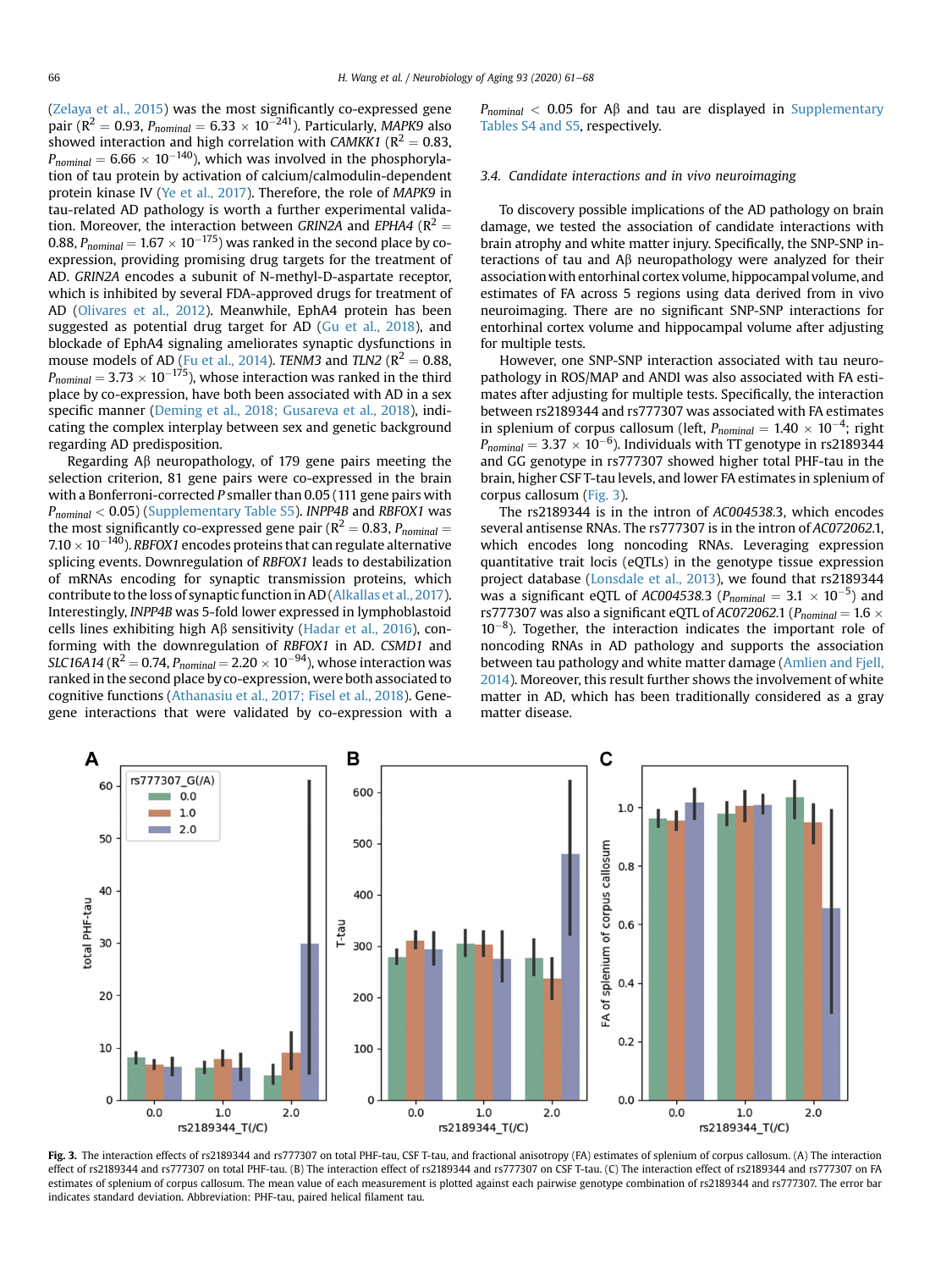# 4. Discussion

Tau and  $\mathsf{A}\beta$  neuropathology are the 2 neuropathological hallmarks of AD ([Tapiola et al., 2009](#page-7-42)). Therefore, we conducted a genome-wide epistasis analysis of these 2 pathologies in postmortem brain in ROS/MAP and validated the discovery using CSF biomarkers of AD in ADNI. As a result, we identified 2803 and 464 candidate interactions for tau and  $\mathsf{A}\beta$  neuropathology, respectively. Next, the functional consequences of the candidate SNP-SNP interactions were examined. We found that most SNPs are on the distal intergenic regions or introns, which is in accordance with the assumed regulatory function of epistasis. GO terms and pathways related to the nervous system were enriched by the genes mapped by the SNPs, providing additional validation of candidate interactions.

Here, we mapped an SNP to genes only by its genomic position. Ideally, regulatory information such as eQTLs and 3D proximity obtained by chromosome conformation capture-based approaches can be used to map an SNP to its corresponding genes. However, one SNP could be mapped to dozens of genes after incorporating eQTL and 3D proximity. As a result, for one SNP-SNP interaction, it could be mapped to hundreds of gene pairs, which would lead to confusions in downstream analysis. Consequently, in this study, only the genomic position was considered when mapping an SNP to genes.

After SNP-SNP interactions were mapped into gene-gene interactions, we ranked gene pairs according to their co-expression in the brain, therefore providing a ranked list for further examination. For tau neuropathology, 793 of 1195 gene pairs were supported by their significant co-expression. For  $\mathsf{A}\beta$  neuropathology, 111 of 179 gene pairs were supported by their significant co-expression. These gene-gene interactions provide a valuable resource for further exploration of disease mechanisms and discovery of new drugs. For example, several interactions including MAPK9-CAMKK1 and GRIN2A-EPHA4 are involved in  $Ca^{2+}$ -mediated signaling function ([Corrigan et al., 2005](#page-7-43)), providing new evidences for the disruption of cellular calcium homeostasis in AD. Furthermore, these genegene interactions can be promising drug targets after functional validation, as partially inhibition of several targets can be more efficient than complete inhibition of a single target ([Csermely et al.,](#page-7-44) [2005\)](#page-7-44).

In addition, SNP-SNP interactions identified were tested for their association with brain atrophy and white matter injury. However, no significant SNP-SNP interaction was found for entorhinal cortex volume and hippocampal volume after adjusting for multiple tests, which may be caused by the lack of statistical power due to small sample sizes. One SNP-SNP interaction, rs2189344 and rs777307, was associated with FA estimates in splenium of corpus callosum, suggesting the association between tau neuropathology and white matter damage. The biological mechanisms of the SNP-SNP interaction warrant further experimental validation.

We also tested the association of candidate SNP-SNP interactions with diagnosis of Alzheimer's dementia. Interestingly, only 4 of the 464 interaction for A $\beta$  neuropathology and 49 of 2803 interactions for tau neuropathology are significantly associated with Alzheimer's dementia in both ROS/MAP and ADNI, conforming to the fact that tau and  $\mathsf{A}\beta$  neuropathology may be found in individuals with or without a diagnosis of Alzheimer's dementia. It also indicates that tau and  $\mathsf{A}\beta$  neuropathology alone may be insufficient for the development of Alzheimer's dementia.

Overconservative p value threshold caused by Bonferroni correction can lead to high false negative rate (high type II error) ([White et al., 2019\)](#page-7-45). To alleviate this problem, we also reported SNP-SNP interactions as "suggestive" that passed a less conservative correction accounting for the number of tests performed in the second stage of our analysis. To reduce possible false positives, independent replication cohorts were used to validate the SNP-SNP interactions identified by the 2-stage analysis. And further investigations are required for interactions that are suggestive of (but not reaching) significance.

Statistically significant epistasis is not necessarily a biologically meaningful interaction. Statistical epistasis represents the departure from a specific linear model describing the relationship between the alleles at different loci with respect to their contribution to a phenotype ([Cordell, 2002\)](#page-7-23). However, biological inferences from statistical epistasis require prior knowledge of the specific alleles involved. Here, we attempted to partially interpret statistical epistasis by visualizing each cell in the  $3 \times 3$  two-locus genotype combination. Another limitation of statistical epistasis is that statistical models can be incredible when there are cells with very few samples in the 3  $\times$  3 two-locus genotype table, which often leads to misleading significant interactions by regression methods. We alleviated this problem by excluding pairs with a cell size smaller than 3 in any cell of the 3  $\times$  3 contingency table.

# Disclosure statement

The authors have no actual or potential conflicts of interest. No author's institution has contracts relating to this research through which it or any other organization may stand to gain financially now or in the future. No other agreements of authors or their institutions that could be seen as involving a financial interest in this work.

#### CRediT authorship contribution statement

Hui Wang: Investigation, Writing - review & editing. Jingyun Yang: Validation, Writing - review & editing. **Julie A. Schneider:** Validation, Writing - review & editing. Philip L. De Jager: Validation, Writing - review & editing. David A. Bennett: Validation, Writing - review & editing. Hong-Yu Zhang: Conceptualization, Writing - review & editing.

# Acknowledgements

This work was supported by the Fundamental Research Funds for the Central Universities (Grant 2662017PY115).

Work from Rush was supported in part by grants P30AG10161, R01AG15819, R01AG17917, U01AG61356, R01AG30146, the Illinois Department of Public Health, and the Translational Genomics Research Institute (Kronos Science). The authors are indebted to the participants in the Religious and the Orders Study and the Rush Memory and Aging Project.

Data obtained from the Alzheimer's Disease Neuroimaging Initiative (ADNI) database were funded by the Alzheimer's Disease Neuroimaging Initiative (ADNI) (National Institutes of Health Grant U01 AG024904) and DOD ADNI (Department of Defense award number W81XWH-12-2-0012). The investigators within the ADNI contributed to the design and implementation of ADNI and/or provided data but did not participate in analysis or writing of this report.

#### Appendix A. Supplementary data

Supplementary data to this article can be found online at [https://](https://doi.org/10.1016/j.neurobiolaging.2020.04.025) [doi.org/10.1016/j.neurobiolaging.2020.04.025](https://doi.org/10.1016/j.neurobiolaging.2020.04.025).